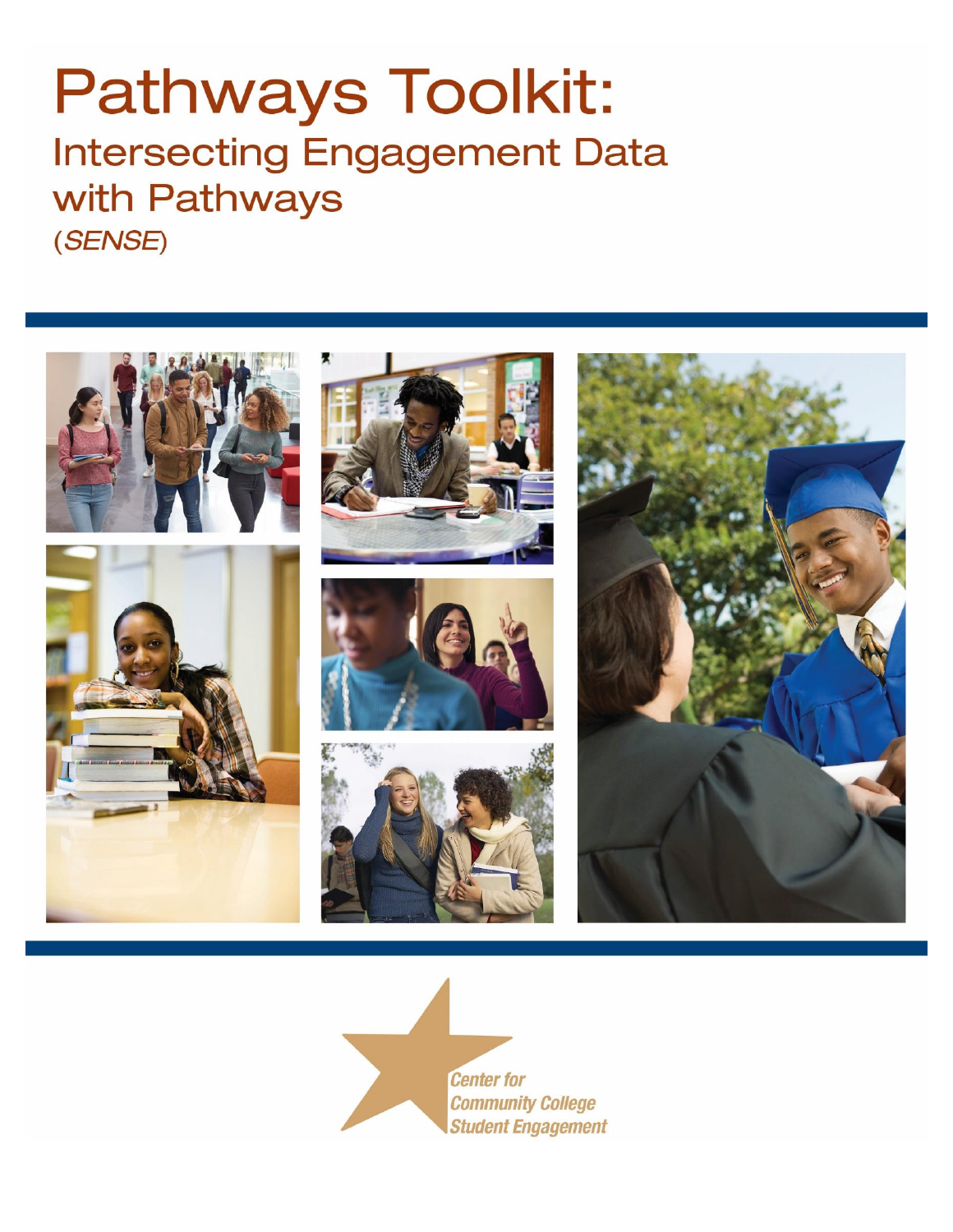

*The Pathways Model is composed of essential institutional practices that help students along their journey to success. The following are items from the Survey of Entering Student Engagement (SENSE) that are aligned with important dimensions of the Pathways Model. As colleges begin to undertake serious work on the various necessary aspects of the design and implementation of structured student pathways, this tool can be used to facilitate important conversations about gaps and areas of alignment in three key areas: helping students get on a path, helping students stay on their path, and ensuring students are learning.*

| <b>Help Students Get On A Path</b>                                                                                                                                                                                                                                                                                                   |                                                                                                                                                                                                                                                                                                                                                                                                                                      |  |
|--------------------------------------------------------------------------------------------------------------------------------------------------------------------------------------------------------------------------------------------------------------------------------------------------------------------------------------|--------------------------------------------------------------------------------------------------------------------------------------------------------------------------------------------------------------------------------------------------------------------------------------------------------------------------------------------------------------------------------------------------------------------------------------|--|
| <b>Item Text</b>                                                                                                                                                                                                                                                                                                                     | <b>Response Options</b>                                                                                                                                                                                                                                                                                                                                                                                                              |  |
| 11. The following statements are about this college's<br>orientation for new students. (Mark all that apply)                                                                                                                                                                                                                         | -I took part in an online<br>orientation prior to the<br>beginning of classes<br>-I attended an on-campus<br>orientation prior to the<br>beginning of classes<br>-I enrolled in an orientation<br>course as part of my course<br>schedule during my first<br>semester/quarter at this college<br>-I was not aware of a college<br>orientation<br>-I was unable to participate in<br>orientation due to scheduling or<br>other issues |  |
| 12. This set of items asks you about your earliest experiences at this college. To respond,                                                                                                                                                                                                                                          |                                                                                                                                                                                                                                                                                                                                                                                                                                      |  |
| please think about your experiences FROM THE TIME OF YOUR DECISION TO ATTEND<br>THIS COLLEGE THROUGH THE END OF THE FIRST THREE WEEKS OF YOUR FIRST<br><b>SEMESTER/QUARTER.</b>                                                                                                                                                      |                                                                                                                                                                                                                                                                                                                                                                                                                                      |  |
| a. Before I could register for classes I was required to take a<br>placement test (COMPASS, ASSET, ACCUPLACER, SAT,<br>ACT, etc.) to assess my skills in reading, writing, and/or math<br>b. I took a placement test (COMPASS, ASSET, ACCUPLACER,<br>SAT, ACT, etc.)<br>c. I was exempt from taking a placement test at this college | -Yes<br>-No                                                                                                                                                                                                                                                                                                                                                                                                                          |  |
|                                                                                                                                                                                                                                                                                                                                      | -Didn't take a placement test                                                                                                                                                                                                                                                                                                                                                                                                        |  |
| 13. My placement test scores indicated that I needed to take a<br>Developmental course (also referred to as Basic Skills,<br>College Prep, etc.) in the following areas. (Mark all that<br>apply)                                                                                                                                    | -Developmental Reading<br>-Developmental Writing<br>-Developmental Math<br>-Didn't place into any<br>Developmental courses                                                                                                                                                                                                                                                                                                           |  |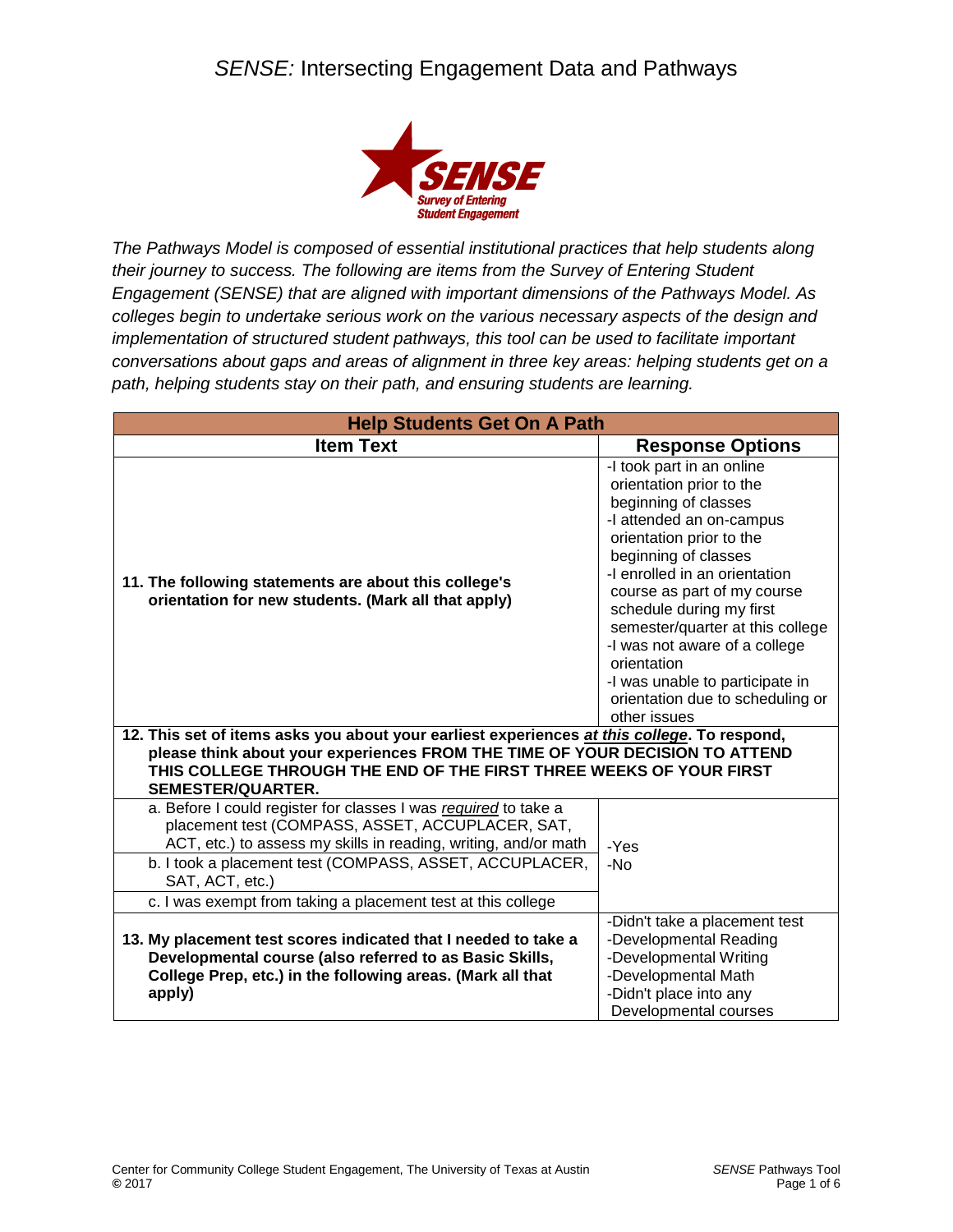| <b>Item Text</b>                                                                                                                                                            | <b>Response Options</b>                     |
|-----------------------------------------------------------------------------------------------------------------------------------------------------------------------------|---------------------------------------------|
| 14. This college required me to enroll in classes indicated by                                                                                                              | -Yes                                        |
| my placement test scores during my FIRST                                                                                                                                    | -No                                         |
| SEMESTER/QUARTER.                                                                                                                                                           |                                             |
| 17. In which of the following types of courses were you enrolled during your FIRST<br>SEMESTER/QUARTER at this college?                                                     |                                             |
| a. Developmental Reading (also referred to as Basic Skills,<br>College Prep, etc.)                                                                                          | -Enrolled<br>-Not enrolled                  |
| b. Developmental Writing (also referred to as Basic Skills,<br>College Prep, etc.)                                                                                          |                                             |
| c. Developmental Math (also referred to as Basic Skills, College<br>Prep, etc.)                                                                                             |                                             |
| 18. This set of items asks you about your earliest experiences at this college. To respond,<br>please think about your experiences FROM THE TIME OF YOUR DECISION TO ATTEND |                                             |
| THIS COLLEGE THROUGH THE END OF THE FIRST THREE WEEKS OF YOUR FIRST<br>SEMESTER/QUARTER.                                                                                    |                                             |
| d. I was able to meet with an academic advisor at times<br>convenient for me                                                                                                |                                             |
| e. An advisor helped me to select a course of study, program,<br>or major                                                                                                   |                                             |
| f. An advisor helped me to set academic goals and to create a<br>plan for achieving them                                                                                    |                                             |
| g. An advisor helped me to identify the courses I needed to take<br>during my first semester/quarter                                                                        |                                             |
| h. A college staff member talked with me about my                                                                                                                           |                                             |
| commitments outside of school (work, children, dependents,<br>etc.) to help me figure out how many courses to take                                                          | -Strongly agree<br>-Agree                   |
| i. The college provided me with adequate information about<br>financial assistance (scholarships, grants, loans, etc.)                                                      | -Neutral<br>-Disagree<br>-Strongly disagree |
| j. A college staff member helped me determine whether I<br>qualified for financial assistance                                                                               |                                             |
| k. All instructors had activities to introduce students to one<br>another                                                                                                   |                                             |
| I. All instructors clearly explained academic and student support<br>services available at this college                                                                     |                                             |
| m. All instructors clearly explained course grading policies                                                                                                                |                                             |
| n. All instructors clearly explained course syllabi (syllabuses)                                                                                                            |                                             |
| o. I knew how to get in touch with my instructors outside of<br>class                                                                                                       |                                             |
| 20. This section asks three questions about a variety of college services. Answer ALL THREE                                                                                 |                                             |
| QUESTIONS for each service indicating (1) whether you knew about it, (2) how often you                                                                                      |                                             |
| used it, and (3) how satisfied you were. To respond, please think about your experiences                                                                                    |                                             |
| FROM THE TIME OF YOUR DECISION TO ATTEND THIS COLLEGE THROUGH THE END OF<br>THE FIRST THREE WEEKS OF YOUR FIRST SEMESTER/QUARTER.                                           |                                             |
| a1. Did you know aboutAcademic advising/planning                                                                                                                            | -Yes<br>-No                                 |
|                                                                                                                                                                             | -Never                                      |
| a2. How often did you useAcademic advising/planning                                                                                                                         | -Once                                       |
|                                                                                                                                                                             | -Two or three times<br>-Four or more times  |
| a3. How satisfied were you withAcademic advising/planning                                                                                                                   | -Very<br>-Somewhat                          |
|                                                                                                                                                                             | -Not at all<br>$-N/A$                       |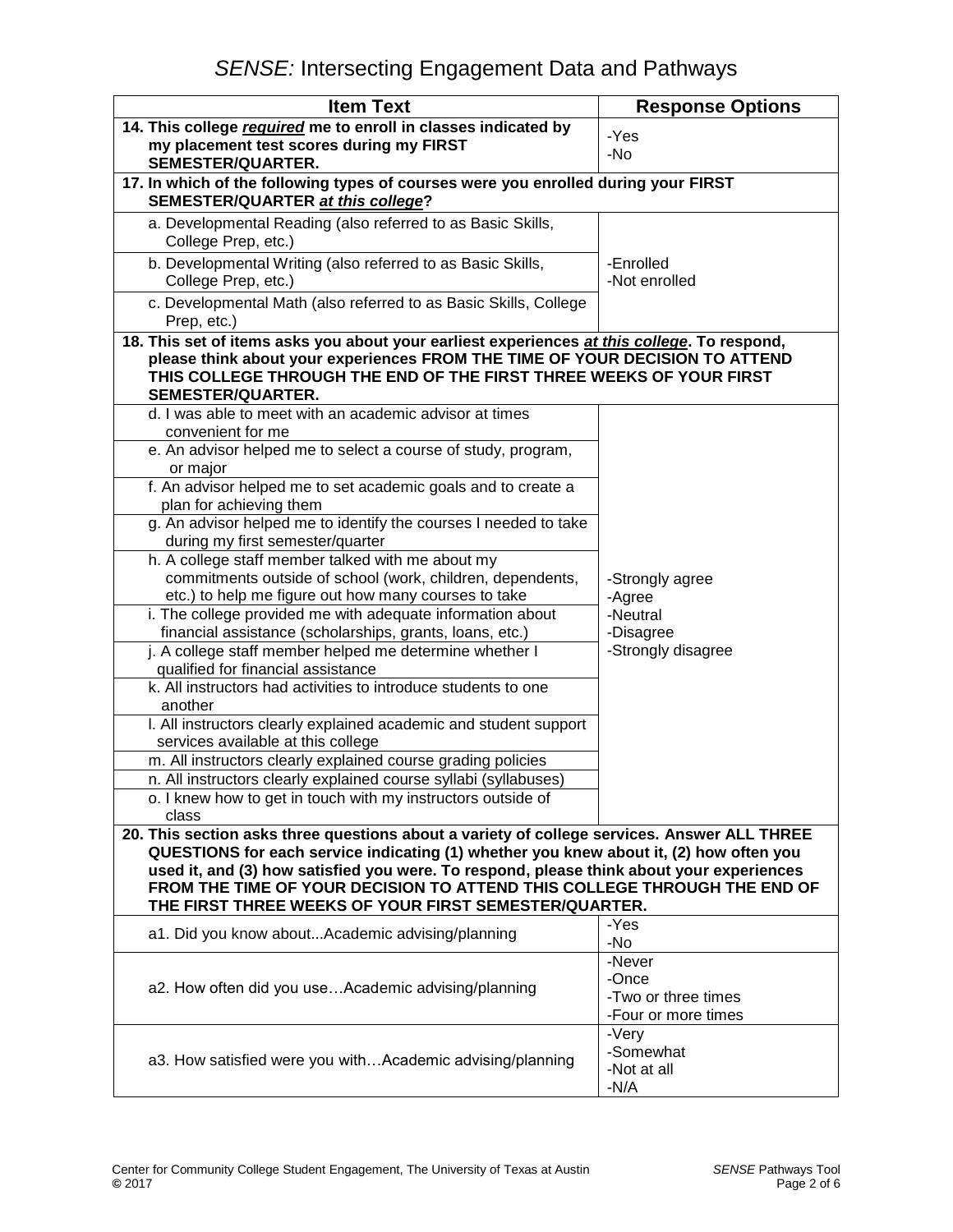| <b>Item Text</b>                                                                                                                                                                                                                                                                                                                                             | <b>Response Options</b>                                                                                                                                                               |  |
|--------------------------------------------------------------------------------------------------------------------------------------------------------------------------------------------------------------------------------------------------------------------------------------------------------------------------------------------------------------|---------------------------------------------------------------------------------------------------------------------------------------------------------------------------------------|--|
| b1. Did you know aboutCareer counseling                                                                                                                                                                                                                                                                                                                      | -Yes<br>-No                                                                                                                                                                           |  |
| b2. How often did you useCareer counseling                                                                                                                                                                                                                                                                                                                   | -Never<br>-Once<br>-Two or three times<br>-Four or more times                                                                                                                         |  |
| b3. How satisfied were you withCareer counseling                                                                                                                                                                                                                                                                                                             | -Very<br>-Somewhat<br>-Not at all<br>-N/A                                                                                                                                             |  |
| c1. Did you know about Job placement assistance                                                                                                                                                                                                                                                                                                              | -Yes<br>-No                                                                                                                                                                           |  |
| c2. How often did you useJob placement assistance                                                                                                                                                                                                                                                                                                            | -Never<br>-Once<br>-Two or three times<br>-Four or more times                                                                                                                         |  |
| c3. How satisfied were you withJob placement assistance                                                                                                                                                                                                                                                                                                      | -Very<br>-Somewhat<br>-Not at all<br>$-N/A$                                                                                                                                           |  |
| j1. Did you know aboutTransfer credit assistance                                                                                                                                                                                                                                                                                                             | $-Yes$<br>-No                                                                                                                                                                         |  |
| j2. How often did you useTransfer credit assistance                                                                                                                                                                                                                                                                                                          | -Never<br>-Once<br>-Two or three times<br>-Four or more times                                                                                                                         |  |
| j3. How satisfied were you withTransfer credit assistance                                                                                                                                                                                                                                                                                                    | -Very<br>-Somewhat<br>-Not at all<br>$-N/A$                                                                                                                                           |  |
| 22. Thinking about your experiences FROM THE TIME OF<br>YOUR DECISION TO ATTEND THIS COLLEGE THROUGH<br>THE END OF THE FIRST THREE WEEKS OF YOUR FIRST<br>SEMESTER/QUARTER, what has been your MAIN source of<br>academic advising (help with academic goal-setting,<br>planning, course recommendations, graduation<br>requirements, etc.)? (Mark only ONE) | -Instructors<br>-Friends, family, or other<br>students<br>-College Web site<br>-College staff (not instructors)<br>-Computerized degree advisor<br>system<br>-Other college materials |  |
| <b>Help Students Get On A Path</b>                                                                                                                                                                                                                                                                                                                           |                                                                                                                                                                                       |  |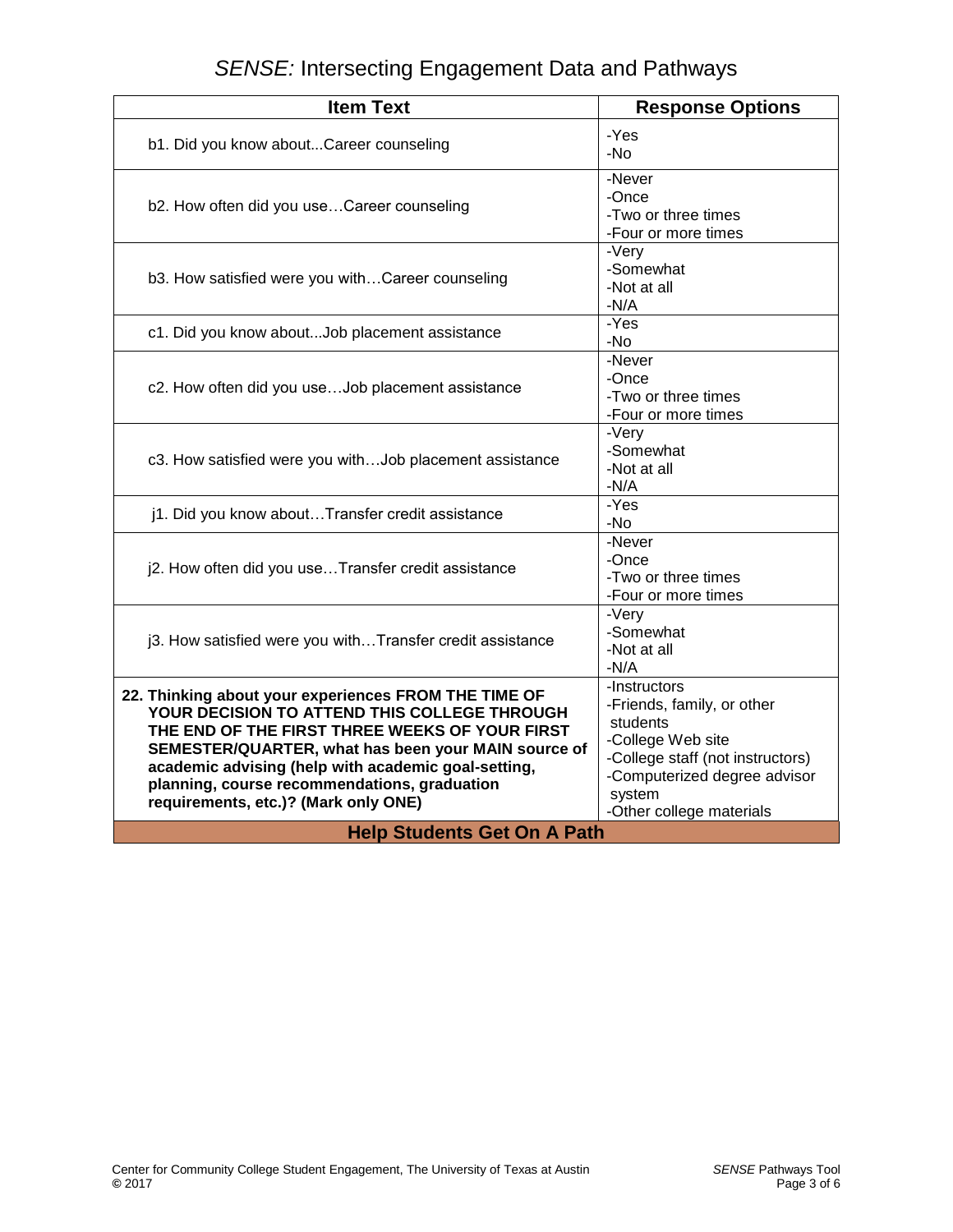| <b>Help Students Stay On Their Path</b>                                                                                                                                                                                                                                                                                                                                                                                |                                                               |  |
|------------------------------------------------------------------------------------------------------------------------------------------------------------------------------------------------------------------------------------------------------------------------------------------------------------------------------------------------------------------------------------------------------------------------|---------------------------------------------------------------|--|
| <b>Item Text</b>                                                                                                                                                                                                                                                                                                                                                                                                       | <b>Response Options</b>                                       |  |
| 17. In which of the following types of courses were you enrolled during your FIRST<br>SEMESTER/QUARTER at this college?                                                                                                                                                                                                                                                                                                |                                                               |  |
| e. A course specifically designed to teach skills and strategies<br>to help students succeed in college (e.g., a college success<br>or student success course)<br>f. An organized "learning community" (two or more courses that<br>a group of students take together)                                                                                                                                                 | -Enrolled<br>-Not enrolled                                    |  |
| 19. During the FIRST THREE WEEKS OF YOUR FIRST SEMESTER/QUARTER at this college,                                                                                                                                                                                                                                                                                                                                       |                                                               |  |
| about how often did you do the following?                                                                                                                                                                                                                                                                                                                                                                              |                                                               |  |
| e. Participate in supplemental instruction (extra class sessions<br>with an instructor, tutor, or experienced student)                                                                                                                                                                                                                                                                                                 | -Never<br>-Once<br>-Two or three times<br>-Four or more times |  |
| 20. This section asks three questions about a variety of college services. Answer ALL THREE<br>QUESTIONS for each service indicating (1) whether you knew about it, (2) how often you<br>used it, and (3) how satisfied you were. To respond, please think about your experiences<br>FROM THE TIME OF YOUR DECISION TO ATTEND THIS COLLEGE THROUGH THE END OF<br>THE FIRST THREE WEEKS OF YOUR FIRST SEMESTER/QUARTER. |                                                               |  |
| d1. Did you know aboutFace-to-face tutoring                                                                                                                                                                                                                                                                                                                                                                            | -Yes<br>-No                                                   |  |
| d2. How often did you useFace-to-face tutoring                                                                                                                                                                                                                                                                                                                                                                         | -Never<br>-Once<br>-Two or three times<br>-Four or more times |  |
| d3. How satisfied were you withFace-to-face tutoring                                                                                                                                                                                                                                                                                                                                                                   | -Very<br>-Somewhat<br>-Not at all<br>$-N/A$                   |  |
| e1. Did you know aboutOnline tutoring                                                                                                                                                                                                                                                                                                                                                                                  | -Yes<br>-No                                                   |  |
| e2. How often did you use Online tutoring                                                                                                                                                                                                                                                                                                                                                                              | -Never<br>-Once<br>-Two or three times<br>-Four or more times |  |
| e3. How satisfied were you withOnline tutoring                                                                                                                                                                                                                                                                                                                                                                         | -Very<br>-Somewhat<br>-Not at all<br>$-N/A$                   |  |
| f1. Did you know aboutWriting, math, or other skill lab                                                                                                                                                                                                                                                                                                                                                                | -Yes<br>-No                                                   |  |
| f2. How often did you useWriting, math, or other skill lab                                                                                                                                                                                                                                                                                                                                                             | -Never<br>-Once<br>-Two or three times<br>-Four or more times |  |
| f3. How satisfied were you withWriting, math, or other skill<br>lab                                                                                                                                                                                                                                                                                                                                                    | -Very<br>-Somewhat<br>-Not at all<br>$-N/A$                   |  |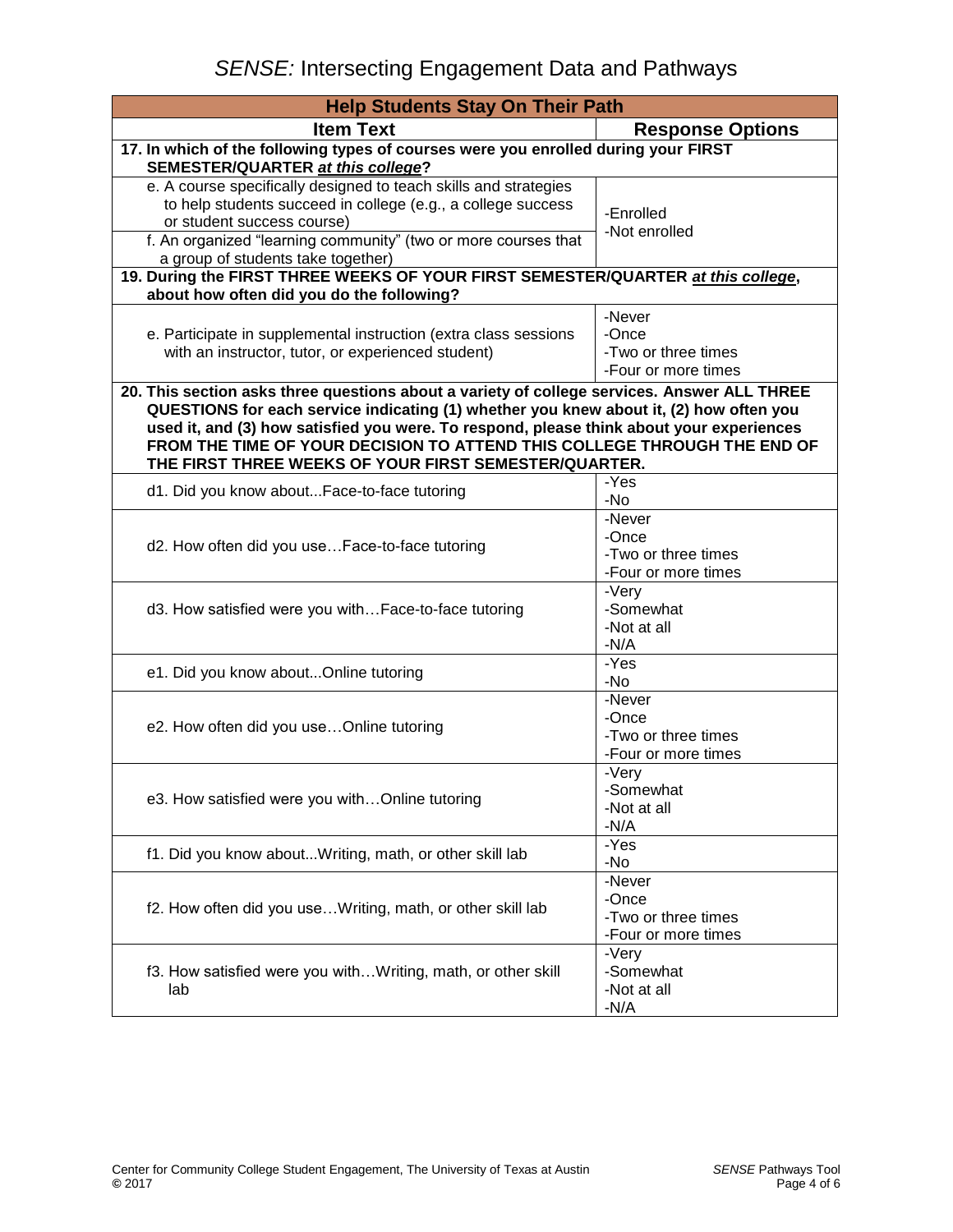| <b>Item Text</b>                                                                                                                                                                                                                                                                                      | <b>Response Options</b>                     |  |
|-------------------------------------------------------------------------------------------------------------------------------------------------------------------------------------------------------------------------------------------------------------------------------------------------------|---------------------------------------------|--|
| 21. This set of items asks you about your earliest experiences at this college. To respond,<br>please think about your experiences FROM THE TIME OF YOUR DECISION TO ATTEND<br>THIS COLLEGE THROUGH THE END OF THE FIRST THREE WEEKS OF YOUR FIRST<br><b>SEMESTER/QUARTER. (Respond to each item)</b> |                                             |  |
| a. Within a class, or through another experience at this college:<br>I learned to improve my study skills (listening, note taking,<br>highlighting readings, working with others, etc.                                                                                                                | -Strongly agree<br>-Agree                   |  |
| b. Within a class, or through another experience at this college:<br>I learned to understand my academic strengths and<br>weaknesses                                                                                                                                                                  | -Neutral<br>-Disagree<br>-Strongly disagree |  |
| c. Within a class, or through another experience at this college:<br>I learned skills and strategies to improve my test-taking ability                                                                                                                                                                |                                             |  |
| 23. Was a specific person assigned to you so you could see<br>him/her each time you needed information or assistance?                                                                                                                                                                                 | -Yes<br>-No                                 |  |
| <b>Help Students Stay On Their Path</b>                                                                                                                                                                                                                                                               |                                             |  |